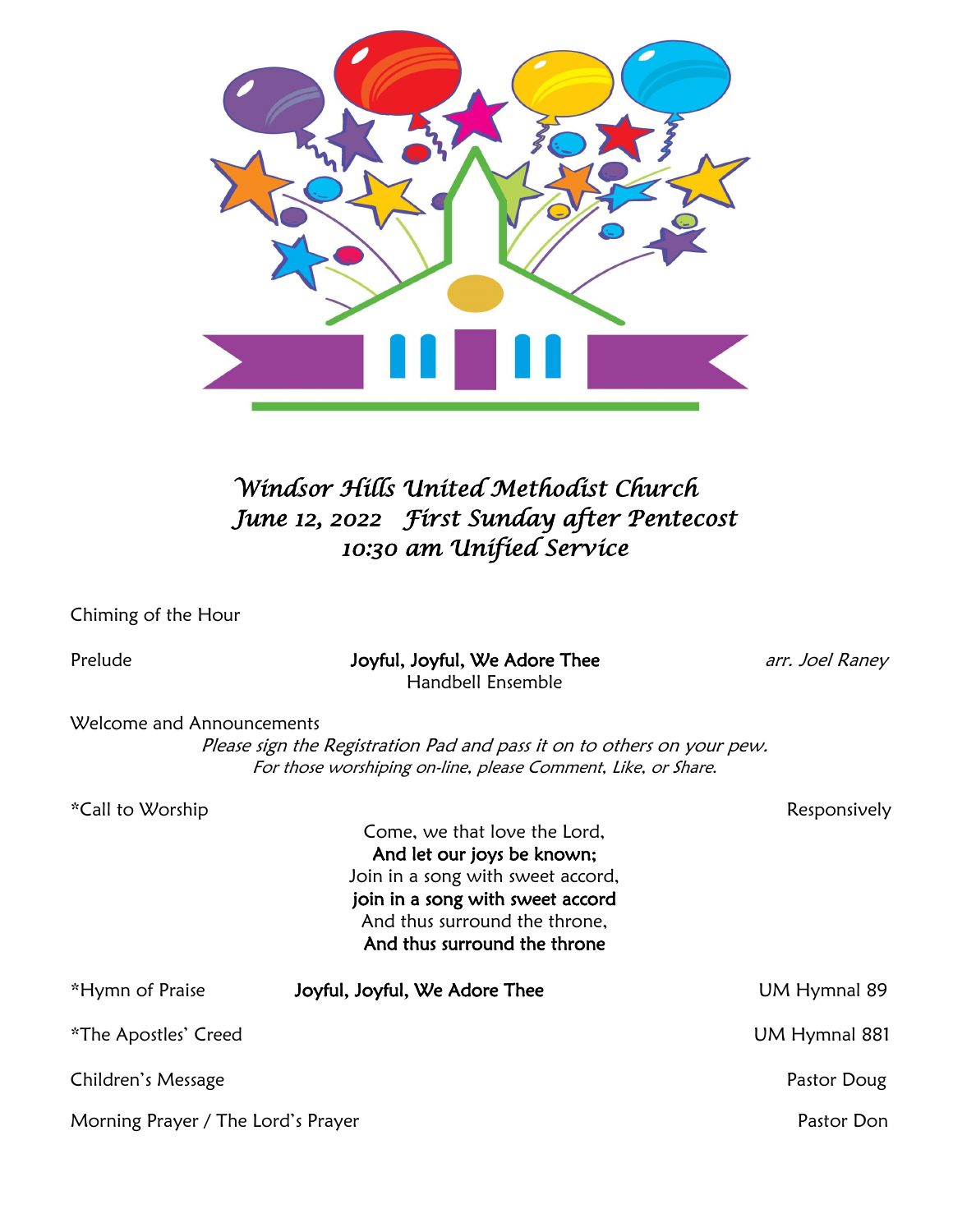## Proclamation of the Word

| Anthem                                                                                                                                                                                                                                                                                                           | Then Sings My Soul                                                                                                       | Mary McDonald                                                                                                                                                                               |  |  |
|------------------------------------------------------------------------------------------------------------------------------------------------------------------------------------------------------------------------------------------------------------------------------------------------------------------|--------------------------------------------------------------------------------------------------------------------------|---------------------------------------------------------------------------------------------------------------------------------------------------------------------------------------------|--|--|
| The Epistle Reading: Romans 5: 1-5                                                                                                                                                                                                                                                                               |                                                                                                                          |                                                                                                                                                                                             |  |  |
| *Hymn of Preparation                                                                                                                                                                                                                                                                                             | Lord of the Dance                                                                                                        | UM Hymnal 261                                                                                                                                                                               |  |  |
| The Gospel Reading: John 17: 20-23                                                                                                                                                                                                                                                                               |                                                                                                                          |                                                                                                                                                                                             |  |  |
| Sermon                                                                                                                                                                                                                                                                                                           | "Reflections"                                                                                                            | Pastor Doug                                                                                                                                                                                 |  |  |
|                                                                                                                                                                                                                                                                                                                  | <u>Response to the Word</u>                                                                                              |                                                                                                                                                                                             |  |  |
| Invitation to Discipleship                                                                                                                                                                                                                                                                                       |                                                                                                                          |                                                                                                                                                                                             |  |  |
| Offering of God's Tithes and Our Offerings                                                                                                                                                                                                                                                                       |                                                                                                                          |                                                                                                                                                                                             |  |  |
| Solo                                                                                                                                                                                                                                                                                                             | <b>Thank You</b><br>Greg Lyons, soloist                                                                                  | Ray Boltz                                                                                                                                                                                   |  |  |
| *Doxology                                                                                                                                                                                                                                                                                                        |                                                                                                                          | UM Hymnal 95                                                                                                                                                                                |  |  |
| An Order of Farewell to a Pastor                                                                                                                                                                                                                                                                                 |                                                                                                                          | Anthony Cash, Chair of Staff-Parish Relations Committee                                                                                                                                     |  |  |
|                                                                                                                                                                                                                                                                                                                  | Congregational Response to Pastor<br>Your influence on our faith and faithfulness will not leave us with your departure. | We receive your thankfulness, offer forgiveness, and accept that you now leave to retirement.<br>We express our gratitude for your time among us. We ask your forgiveness for our mistakes. |  |  |
| <b>Unison Prayer</b><br>Let us pray,<br>Eternal God, whose steadfast love for us is from everlasting to everlasting, we give you thanks for<br>cherished memories and commend one another into your care as we move in new directions.<br>Keep us one in your love forever, through Jesus Christ our Lord. Amen. |                                                                                                                          |                                                                                                                                                                                             |  |  |
|                                                                                                                                                                                                                                                                                                                  | The pastor leaves a stole for the incoming pastor to take up.                                                            |                                                                                                                                                                                             |  |  |
| Choir                                                                                                                                                                                                                                                                                                            | God Is All You Need                                                                                                      | Mary McDonald                                                                                                                                                                               |  |  |
| *Hymn                                                                                                                                                                                                                                                                                                            | Hymn of Promise                                                                                                          | UM Hymnal 707                                                                                                                                                                               |  |  |
| *Benediction                                                                                                                                                                                                                                                                                                     |                                                                                                                          |                                                                                                                                                                                             |  |  |
| *Postlude                                                                                                                                                                                                                                                                                                        | Go Out with Joy                                                                                                          | Mary McDonald                                                                                                                                                                               |  |  |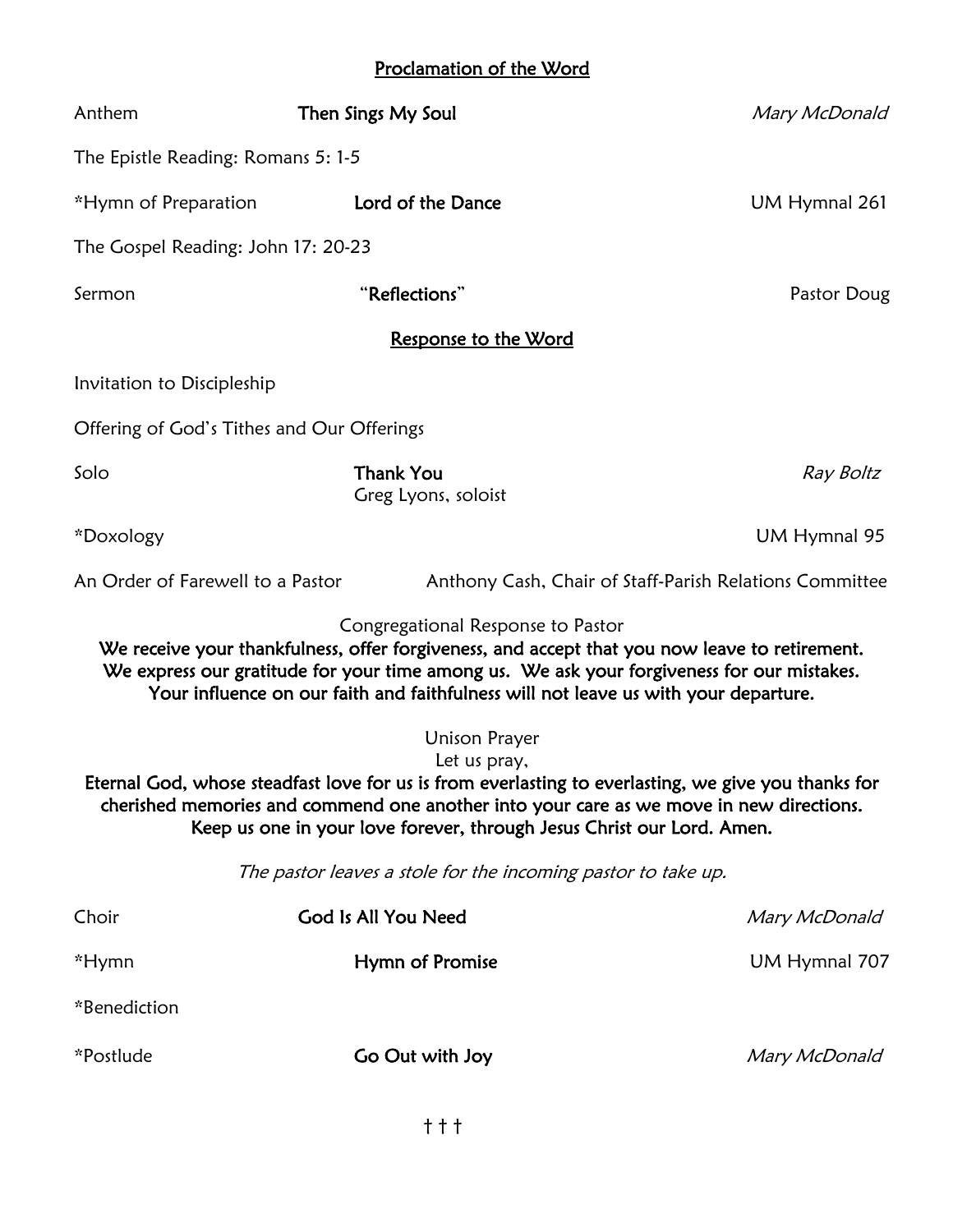## **June 12, 2022**

*Permission to reprint, podcast, and/or stream the music in this service obtained from ONE LICENSE with license #A-717035. All rights reserved.* Then Sings My Soul (How Great Thou Art). Words and Music by Stuart Hine. Setting by Mary McDonald. ©1949,1953, and the Arr. ©2011 The Stuart Hine Trust God Is All You Need. Music by Mary McDonald. Words by Civilla Martin (1904). ©2017 Lorenz Joyful, Joyful, We Adore Thee. Arrangement by Joel Raney. ©2022 Hope Publishing Hymn to Joy. Harm. by Samuel Metzger. ©2009 Birnamwood Publications Lord of the Dance. Words by Sydney Carter. Music is Shaker Melody. ©1963 Stainer & Bell (admin. Hope Publishing) Hymn of Promise. Words and Music by Natalie Sleeth. ©1986 Hope Go Out with Joy! Music by Mary McDonald. ©2016 Lorenz

*Used by permission. All rights reserved. CCLI #1347209 and CSPL #116665* What a Wonderful World. Words and Music by David Weiss and Bob Thiele. Arr. by Ruth Artman. This arr. by Carol Smith. ©1967 and this arr. ©2019 Range Road Music, Quartet Music and Abilene Music. Admin. by BMG Rights Management. Reprinted by permission by Hal Leonard Thank You. Words and Music by Ray Boltz. ©1988,1991 Gaither Music Company



*The Flowers on the Altar are Given to the Glory of God and in Honor of Jennings and Marianne Bird's 60th Wedding Anniversary by their children and grandchildren.*

## Welcome, Pastor Jennifer Fletcher

We are thrilled to announce publicly that our New Lead Pastor is the Rev. Jennifer Fletcher, who most recently served as Associate Pastor at Blacksburg UMC (Church Street Campus).

If you would like to send a warm welcome to Jennifer, you may send it to the church (Windsor Hills UMC, 3591 Windsor Road SW, Roanoke, 24018) or bring it by the church office.

Her first day in the church office will be July 5, and her first Sunday will be July 10.



### **Administrative Assistant**

Do you know of anyone who would be interested in being our new Administrative Assistant? Please encourage them to apply by sending a resume and cover letter to DougPaysour@vaumc.org. There may be gaps before we can complete the hiring process, so we will need volunteers in the Church Office, perhaps one day a week. Let us know if you are interested.